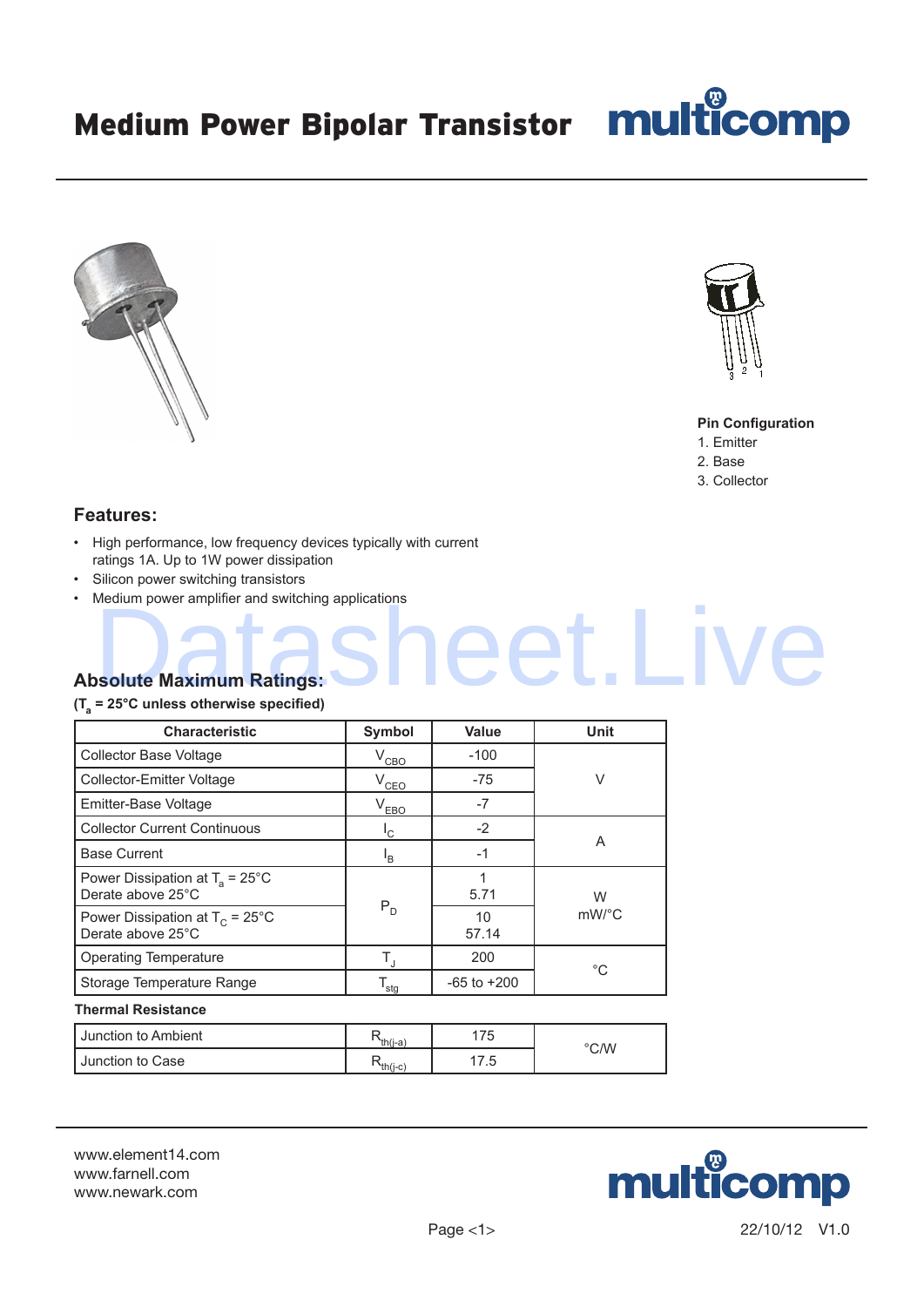# **Electrical Characteristics:**

 **(Ta = +25°C unless otherwise specified)**

| <b>Parameter</b>                            | Symbol                                   | <b>Test Condition</b>                                   | Min.  | Max. | Unit   |
|---------------------------------------------|------------------------------------------|---------------------------------------------------------|-------|------|--------|
| <b>Collector Emitter Voltage</b>            | $V_{CE}O$                                | $I_C = 100 \text{mA}, I_R = 0$                          | $-75$ |      | $\vee$ |
| <b>Collector Cut off Current</b>            | $I_{CEX}$                                | $V_{CF}$ = 70V, $V_{BF}$ = 1.5V, T <sub>C</sub> = 150°C |       | 5    | mA     |
|                                             |                                          | $V_{CF}$ = 100V, $V_{BE}$ = 1.5V                        |       |      |        |
| <b>Emitter Cut off Current</b>              | $V_{BE}$ = 7V, $I_C$ = 0<br>$I_{EBO}$    |                                                         |       | 100  | μA     |
| DC Current Gain                             | $*h_{FE}$                                | $I_C = 1A$ , $V_{CE} = 2V$                              | 10    |      |        |
|                                             |                                          | $I_C = 0.5A, V_{CE} = 4V$                               | 30    | 130  |        |
| <b>Collector Emitter Saturation Voltage</b> | $^{\star}\mathsf{V}_{\mathsf{CE}}$ (Sat) | $I_C = 50 \text{mA}, I_B = 50 \text{mA}$                |       | 0.7  | $\vee$ |
| Base Emitter On Voltage                     | $N_{BE(On)}$                             | $I_C = 50 \text{mA}, V_{CE} = 4V$                       |       | 1.1  |        |
| <b>Dynamic Characteristics</b>              |                                          |                                                         |       |      |        |

Small Signal Current Gain  $h_{fe}$  $I_C = 50$ mA, $V_{CE} = 4V$ , f = 10MHz 5 -

**Switching Characteristics**

| Turn On Time  | *on              | $V_{\text{CC}}$ = 30V, I <sub>C</sub> = 500mA, I <sub>B1</sub> = 50mA |                          | 100  |    |
|---------------|------------------|-----------------------------------------------------------------------|--------------------------|------|----|
| Turn Off Time | <sup>ւ</sup> off | $V_{CC}$ = 30V, $I_C$ = 500mA,<br>$I_{B1} = I_{B2} = 50 \text{mA}$    | $\overline{\phantom{0}}$ | ,000 | ns |

\*Pulsed: Pulse Width ≤30μs, Duty Cycle ≤2%